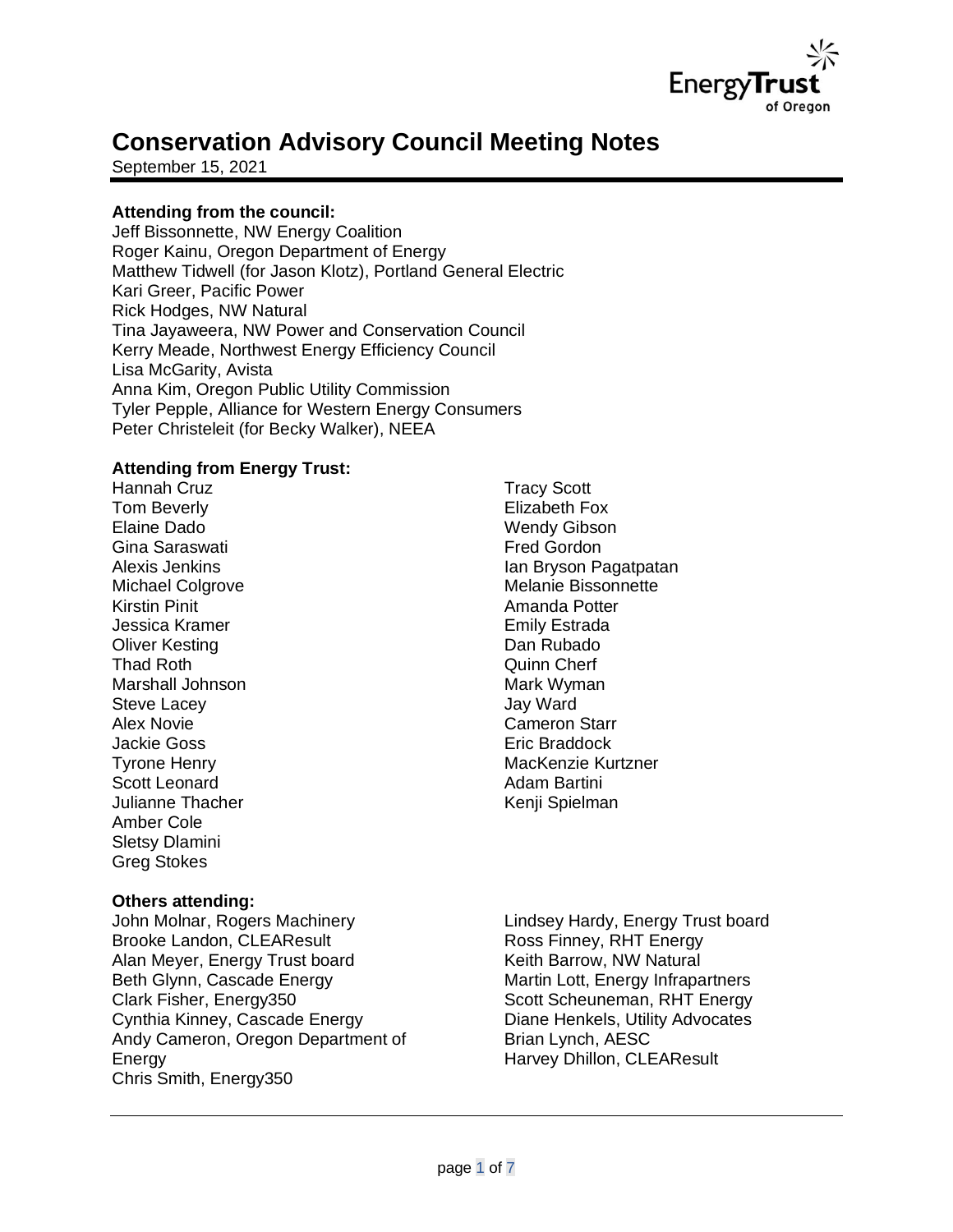# **1. Welcome**

Hannah Cruz, senior communications manager, convened the meeting at 1:30 p.m. via Zoom. The agenda, notes and presentation materials are available at [www.energytrust.org/about/public-meetings/conservation-advisory-council-meetings.](http://www.energytrust.org/about/public-meetings/conservation-advisory-council-meetings)

Hannah Cruz opened with a summary of the agenda and led a round of introductions among the Conservation Advisory Council and board members. Hannah Cruz invited feedback on notes from the August meeting, and they were approved with no changes.

# **2. Energy savings year-end forecast**

# *Topic summary*

Tracy Scott, director of energy programs, covered progress toward year-end savings goals. Energy Trust is forecasted to reach 101% of electric and 119% of gas savings goals. These are the board-revised goals approved in May 2021. Overall, the market is still unpredictable due to COVID-19 recovery.

Energy Trust is expected to reach 104% of goal for PGE, 97% for Pacific Power, 118% for NW Natural in Oregon, 138% for NW Natural in Washington, 115% for Cascade Natural Gas and 106% for Avista. Forecasting frequency has been increased from quarterly to monthly to more closely manage the budget through year-end. More information is available in the Q2 report.

# *Discussion*

Attendees asked why the industrial program is performing in double digits below goal (Diane Henkels). Staff explained that Business Lighting caps had reduced lighting participation among industrial customers and that there was an abundance of caution in this year's budget due to high uptake last year (Tracy Scott, Amanda Potter). Staff clarified the bulk of any savings or data on small commercial customers would be in Existing Buildings or New Buildings. Council members asked if there are any insights from NEEA or elsewhere about how much commercial and industrial lighting is happening, regardless of incentives (Tina Jayaweera). Staff responded that those types of questions will be addressed in the follow up evaluations in future years as this data is not available in real time (Oliver Kesting). Staff added that more information will come from evaluations, but distributors will also capture some of the information in the midstream offer (Jessica Kramer).

*Next steps* None.

# **3. Preview of draft 2022 action plans**

# *Topic summary*

Tracy Scott explained that the draft budget for 2022 will be released on October 6 and a workshop will be held on October 13. The draft action plans are partially shaped by budget management strategies, market volatility, engagement with community-based organizations (CBOs), supply chain issues, pent up demand due to incentive caps and implementation of clean energy laws and programs. Incentive caps will be reviewed for possible modification in 2022. Implementation planning of HB 3141, the law modernizing the public purpose charge, is also ongoing.

*The following presentations referenced in-progress, draft action plans, which could change before the Draft 2021 Budget is released on October 6.*

# *Residential*

Thad Roth, residential sector lead, discussed draft Residential action plans for 2022. The market is challenging to forecast. Continued strong demand for market-rate offers and services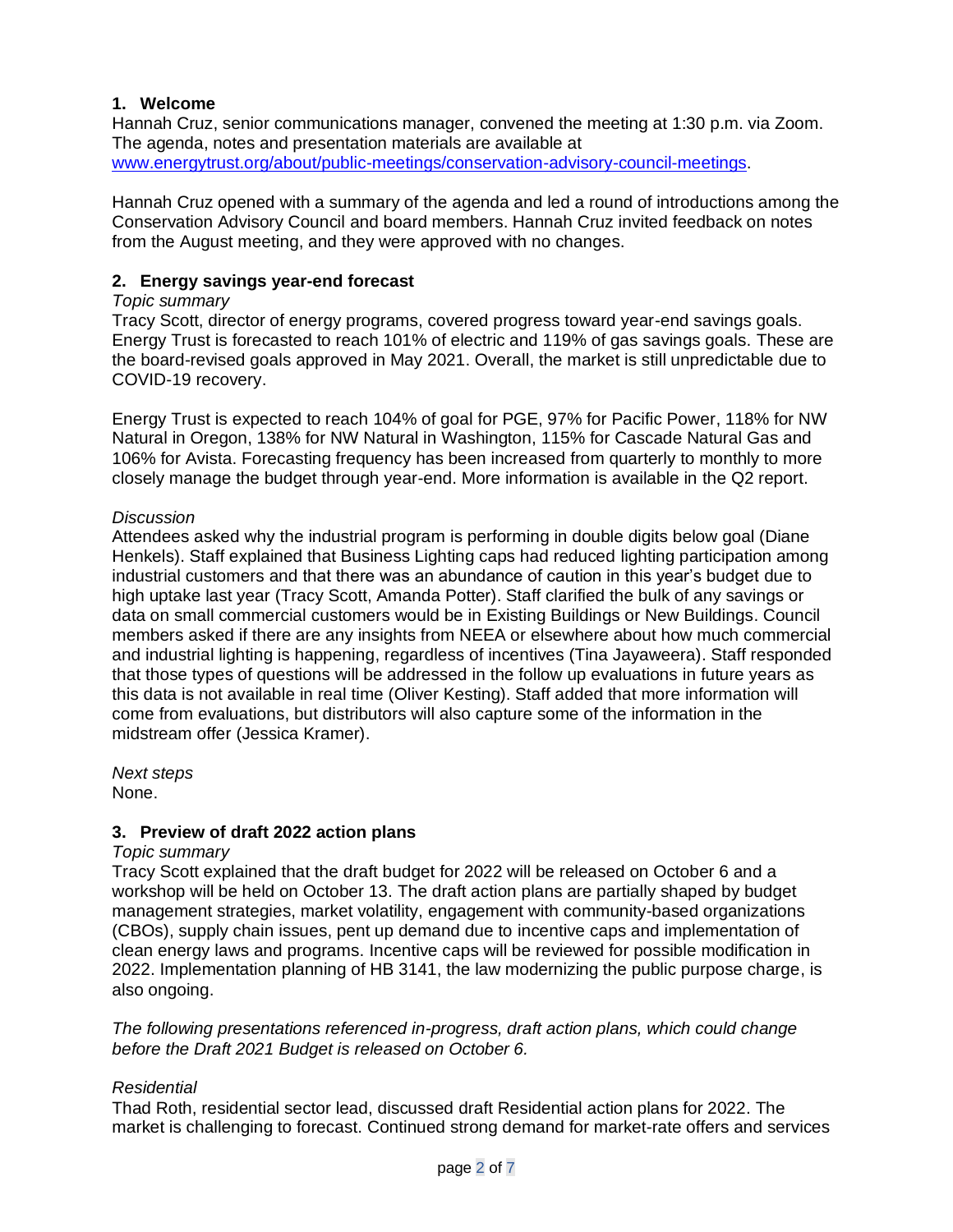for customers who have suffered job or income loss, labor shortages and supply chain slowdowns are assumed. More frequent forecasts will occur and focus on balancing strong demand against budget availability. The real issue is competition for products and labor.

Residential will expand community partner funding with CBOs, tribes and DEI areas of focus, continue market-rate offers that support customer interest in upgrading their homes, and expand opportunities for CBOs to help Energy Trust reach low income customers and diverse customers.

There will be two significant RFPs introduced in 2022. Both Industrial and Residential will be rebid. Energy Trust doesn't expect the Residential program structure to change significantly, but more feedback will be provided to the council at a later date.

Energy Trust is expanding co-funding to additional low-income agencies to assist with upgrades, expanding offers for new and existing manufactured homes, continuing support for lighting in small retailers and continuing fixed-price and targeted offers.

#### *Discussion*

Council members asked about utility-led targeted activities (Tina Jayaweera). Staff explained that Energy Trust has had a variety of discussions with Pacific Power about products and approaches (Thad Roth). Nothing formal has emerged, but Energy Trust has talked about electric vehicle charging and how it targets offers in new construction. Council members also asked if Energy Trust is targeting the low-income population, as it seems home energy scores would be a way to reach people. Tailoring a program that would tie those measures to the person or household, overlaid with an income-based approach, may work (Roger Kainu). Staff responded that those are great ideas and they are being considered internally (Thad Roth). Energy Trust is aware of CBOs that use home energy scoring resources and is working on how best to target the right customers by talking with CBOs to learn how to better reach their communities. These conversations are ongoing. Energy Trust is looking at home energy scoring to help identify customers who can benefit.

# *Commercial*

Oliver Kesting, commercial sector lead, discussed the draft commercial action plans for 2022. The market continues to be dynamic and recovery is uneven across sectors. There are labor shortages and supply chain disruptions. Energy Trust is seeing an influx of federal COVID-19 funding for schools. Multifamily has been slower to recover. There is increased demand for data centers. Many grocery and foodservice measures are expiring in mid-2022 on the gas side and Energy Trust will continue to support them until incentives expire. Package terminal heat pumps are expiring on the electric side. New Buildings is adjusting to two code updates resulting in reduced savings for the program.

The commercial sector is looking to expand support for underserved markets. Energy Trust is planning on targeted marketing and working closely with community-based liaisons. It will also leverage regional outreach partners for community and location-specific efforts and introduce new Energy Performance Management offerings. The New Buildings program will be redesigned related to new codes. Energy Trust will continue virtual workshops, assessments and approaches learned during COVID-19 and continue the work started in community summits. Energy Trust will revise program caps, launch a small business offering, continue wildfire relief support and location-specific incentives and expand Strategic Energy Management (SEM) and Pay-for-Performance.

Diversity, equity and inclusion focus areas will include a small business offering focused on communities of color, supporting trade ally diversity through outreach, expanding SEM in nonmetro areas, and an affordable multifamily cohort.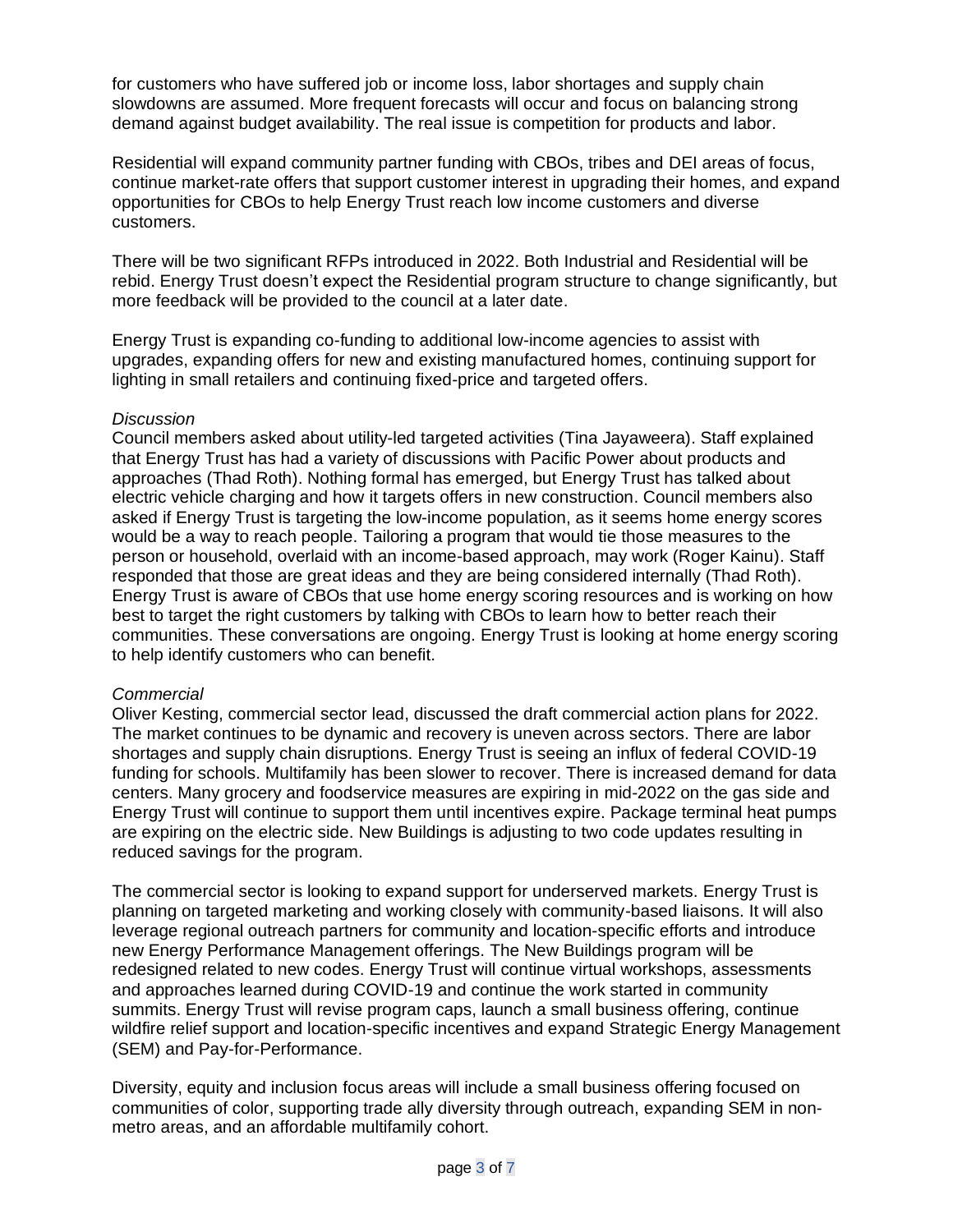# *Discussion*

Council members stated that with carbon rules being finalized at the end of this year, there are quite a few fryers that are more efficient than 50% of standard fryers. With a carbon adder, Energy Trust may want to push the market (Lisa McGarity). Council members asked if Energy Trust would consider doing an Oregon Public Utility Commission exception until the carbon rules are finalized before it exits the market (Lisa McGarity). Staff responded that Energy Trust looked at options for fryers that go beyond the new standards (Alex Novie). Aside from limited products, they were very expensive and not a good deal for the customer. Energy Trust is looking at options for specific small business customers in 2022 and didn't see a justification for an exception.

Attendees stated that they are glad Energy Trust is looking at small businesses and questioned whether the conversation has developed to the extent that Energy Trust is having to pick between small businesses, like areas hit by wildfire vs. a community that has fewer businesses owned by people of color (Diane Henkels). Staff responded that there are two efforts: small business and wildfire relief support, and communities of color exist in both efforts (Oliver Kesting). Staff added that the focus is on communities of color, but any small business can be included (Wendy Gibson). Rural businesses are another focus, which would cover businesses impacted by fires. Attendees expressed appreciation for Energy Trust's close look at restaurants and asked how it defines small businesses compared how the utilities define small commercial customers (Diane Henkels). Staff responded that the definitions are different, and Energy Trust has started a conversation with utilities to determine if there can be more intentional alignment (Wendy Gibson). The offer has to be implementable with trade ally contractors and a clear definition of a small business is necessary.

# *Business Lighting*

Jessica Kramer, senior program manager for industry and agriculture, covered draft lighting plans for 2022. The program started combining commercial and industrial lighting under a single program delivery contractor in 2021. Energy Trust will have custom and prescriptive offers, midstream and no-cost direct install offers in 2022. Participation with trade allies will be rebuilt after the 2021 incentive caps reduced activity. COVID-19 has impacted small customers, as have labor and supply shortages. Focus will be on relationships, accessibility and communityled approaches in 2022. Energy Trust will update incentive caps, expand midstream and nocost direct installs, rebuild trade ally relationships and launch the online Trade Ally Gateway for project submission and tracking. Energy Trust will also explore advanced lighting and controls.

Diversity, equity and inclusion efforts will focus on collaboration with commercial and industrial community outreach, outreach to women and minority-owned businesses, along with small and rural customers. Energy Trust will also recruit minority and women-owned trade allies and explore translation services.

#### *Discussion*

Council members asked what products will be offered midstream vs. downstream (Tina Jayaweera). Staff explained that the midstream offer is in development (Jessica Kramer). There hasn't been a decision on specific products, but they will be commodity-type products. Energy Trust will do a soft launch in 2021 and expand in 2022. Attendees asked how Energy Trust will decide on languages for translation (Diane Henkels). Staff responded that are a few levels of development on this (Jessica Kramer). Energy Trust has great outreach staff that is providing suggestions. Some materials have been requested in Spanish, but Energy Trust is looking at a survey to find out what languages are needed.

#### *Industry and Agriculture*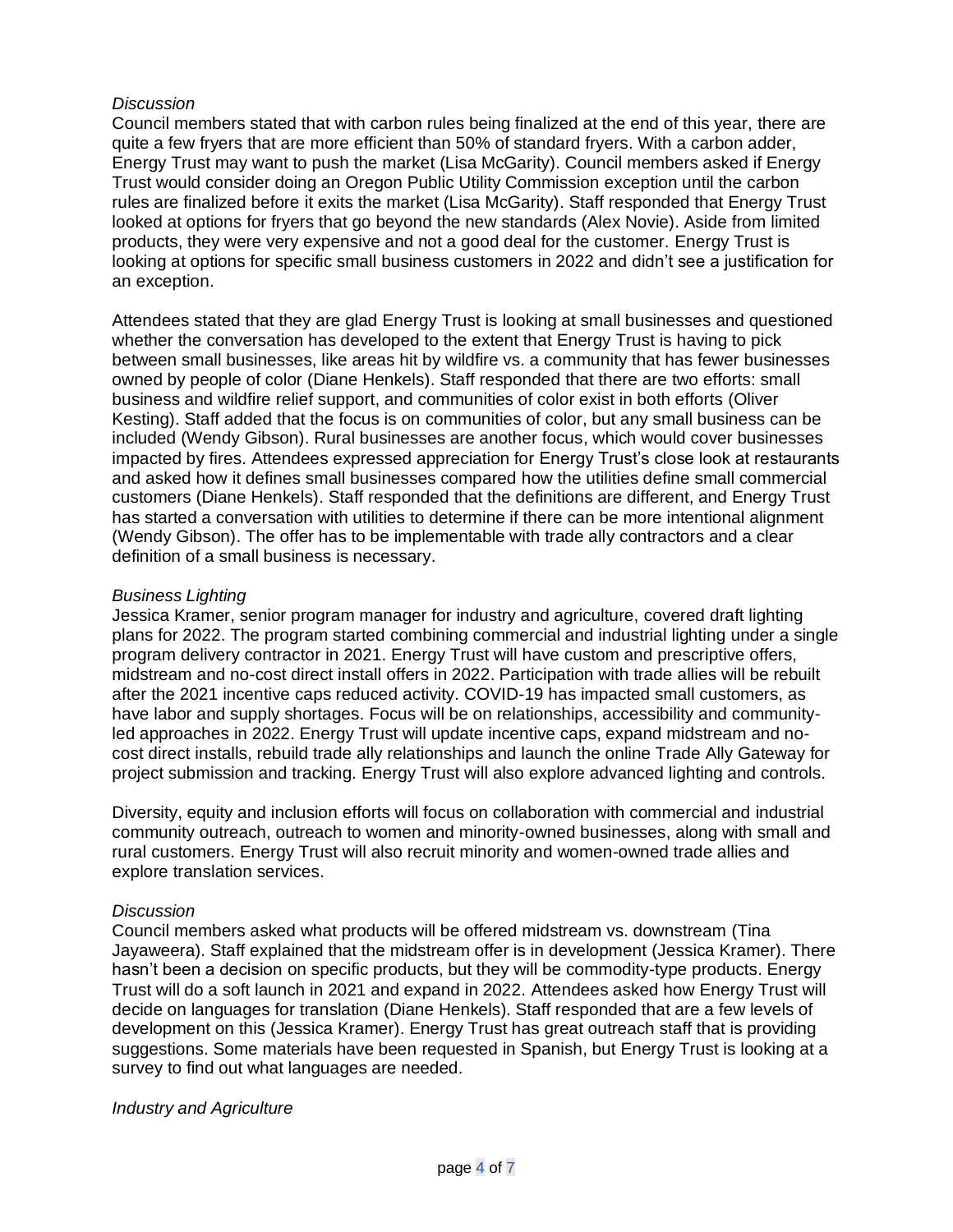Amanda Potter, industry and agriculture sector lead, discussed highlights for the draft industry and agriculture action plan 2022. Energy Trust expects a continued dynamic market, as sectors have been impacted very differently by the pandemic. There has been a strong pipeline in food storage and production, tech and nurseries. On the other hand, wood products have been too busy to focus on energy efficiency. There are delayed projects for airlines and their supply chains. Irrigators have been very interested due to drought conditions.

Energy Trust plans to re-engage with customers, vendors and trade allies in 2022. Standard track incentive limits will be increased, marketing will be restored to previous levels and there will be some incentive caps to help manage the budget. Support for small and medium customers with new prescriptive rebates is planned. Energy Trust will maintain the \$250,000 custom incentive cap and \$75,000 cap for Strategic Energy Management (SEM). It will also release an RFP for custom, SEM and standard tracks in 2022. Diversity, equity and inclusion efforts will include increased outreach and technical services to support small to medium and rural customers, along with minority and women-owned businesses. Relationships with community groups will be developed to help shape future outreach efforts.

*Discussion* None.

# *Next steps*

Staff will finalize the action plans, budgets and levelized costs. This will be packaged into a draft budget and action plan for October 6. There will be a combined board, Diversity Advisory Council, Renewable Energy Advisory Council and Conservation Advisory Council budget workshop on October 13 that is open to the public and interested stakeholders.

# **4. Draft energy efficiency measure and incentive changes**

#### *Topic summary*

Alex Novie, measure development manager, discussed measure updates for the 2022 program. In 2021, staff analyzed more than 60 measures for changes in 2022 *(see slides for sunsetting measures)*. Standards for new appliances are changing in 2022. Fryers, gas ovens and gas measures for dishwashers will no longer be cost effective. Energy Trust will offer the existing fryer measures for the first six months of 2022 to allow for sell-through of fryers. The next higher efficiency tier of fryers is very expensive and not currently cost-effective.

A number of measures will also change due to updates to savings and costs, including: residential gas tank water heaters; residential air conditioning; residential new construction (2021 code); clothes washers and dryers; commercial foodservice measures, like steam cookers, gas and electric ovens; commercial water heating; commercial and multifamily steam traps; process hot water or steam boilers and various business lighting measures.

New measures include garage exhaust ventilation controls, ventilating bath exhaust fans in new multifamily, commercial gas condensing furnaces, Multifamily Market Solutions (2021 code) and a New Buildings interior lighting calculator (2021 code). Energy Trust plans to launch an expanded manufactured home replacement offer; Energy Saver Kits in select markets; full-cost ductless heat pump installation for low-income customers; EPS, an energy performance score, in Oregon communities rebuilding after wildfires; and Washington New Construction.

Cost-effectiveness exceptions include the full offer for the Manufactured Home Replacement initiative; ductless heat pumps in single family, manufactured homes and multifamily; and New Buildings whole building offers.

# *Discussion*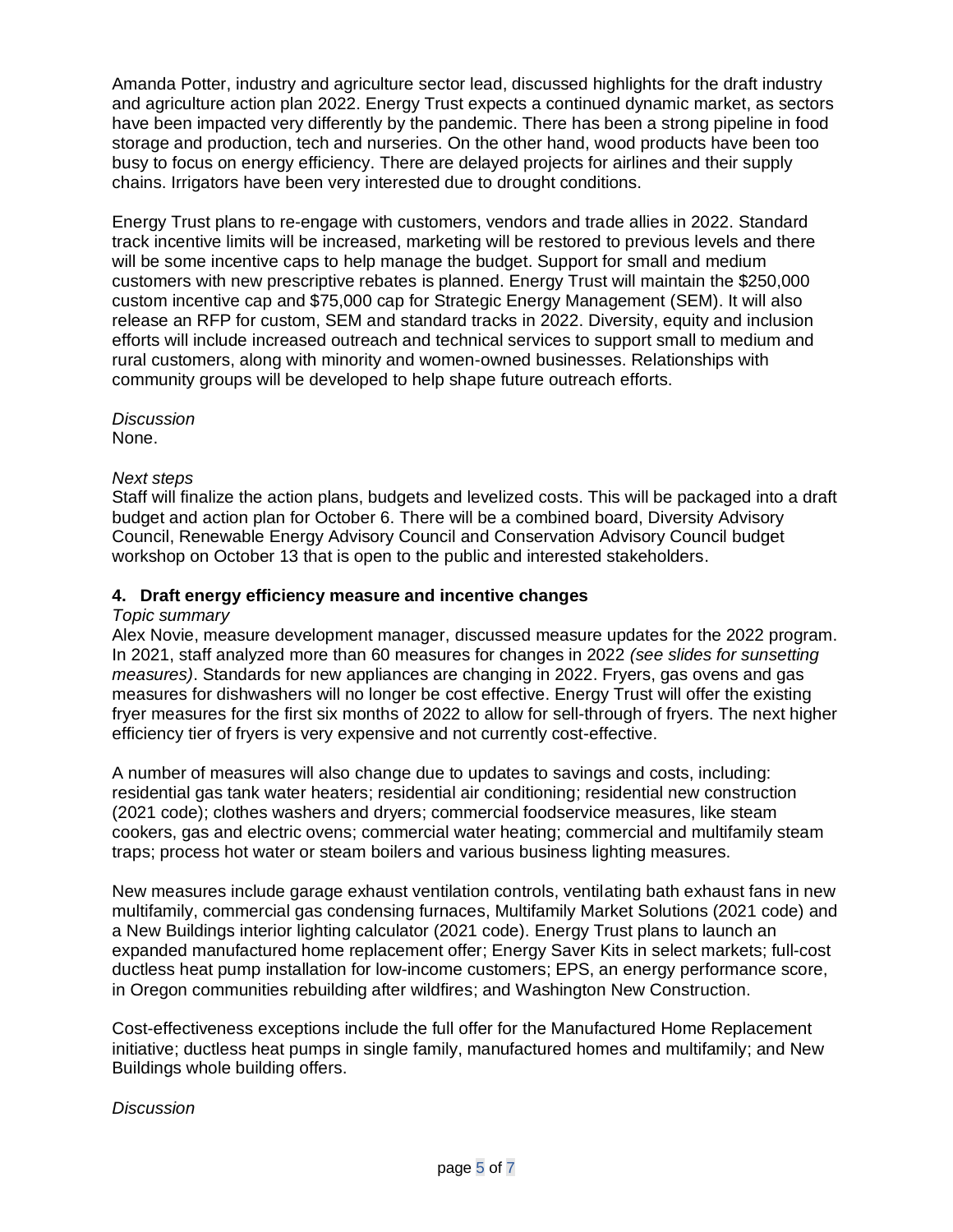Council members stated that when the Regional Technical Forum (RTF) looked at foodservice measures in the recent past, they heard that a lot of equipment is purchased on the secondary market. The standards may not apply in the same way for used equipment and asked if Energy Trust has considered this. RTF is looking at these dual markets and how to approach it in measure analysis (Tina Jayaweera). Staff responded that Energy Trust has looked at where customers are purchasing equipment and customer segments within foodservice measures and know that many customers purchase used equipment (Alex Novie). The RTF dual market development is important to Energy Trust as it currently does not factor the savings and costs of used equipment in the cost effectiveness analysis. Council members also asked what is driving the cost differential for fryers, whether it is oil filtration or something else (Lisa McGarity). Staff responded that it's the difference in costs and savings between ENERGY STAR 2.0 and the next tier (Alex Novie). Models in the higher tier are more expensive while offering fewer savings. Staff can follow up with advisors about the components of these costs as information from customers and trade allies becomes available. Constrains exist based on limited product availability for higher efficiency products and high cost.

Council members asked what the incremental cost is and added that a foodservice organization in California has a study on filtration features and oil savings (Lisa McGarity). Staff stated that the incremental cost is about \$4,000, which is not at all cost effective (Alex Novie). Members added that currently there is a carbon avoidance adder for cost-effectiveness and asked how Energy Trust sees that changing (Lisa McGarity). Staff responded that the adder is factored into Energy Trust's avoided costs (Alex Novie).

It is too early to tell what the impact will be from the Department of Environmental Quality's Climate Protection Program and gas utilities cost changes due to that program. The assumption is that the carbon cost of compliance would likely need to see a large increase in value to affect measure availability and incentive levels. Information likely won't be available until sometime in 2022 for implementation in 2023. Staff added that Energy Trust's current carbon value is the estimated carbon compliance value that the electric and gas companies provided (Fred Gordon). If it changes in 2023, that would require the utilities to submit it this year. Members also mentioned that there is a cap on non-energy benefits and asked whether carbon would be part of that (Lisa McGarity). Staff answered that if carbon is reduced through efficiency, reducing it in other ways is avoided (Fred Gordon). It's associated with the use of energy but could also be called a non-energy benefit.

# *Next steps*

Final details will be available after programs set the individual measure levels through the budget process. Some follow-ups on the commercial foodservice products have also been noted.

# **5. Industrial and Agriculture program contract request for proposals**

#### *Topic summary*

Adam Bartini, senior program manager, and Kirstin Pinit, program manager, discussed Energy Trust's plan for a Production Efficiency program RFP in 2022. Currently, there are four contracts for program delivery. The last standard track rebid occurred in 2016 and the last custom track rebid occurred in 2018, resulting in three program delivery contracts which end in 2022.

This RFP, to be released in 2022, will cover the non-lighting industrial program. For the custom track, the contractor develops long-term customer relationships, performs technical studies and administers Strategic Energy Management offers. For the standard track, the contractor recruits, trains and manages trade allies and vendors, develops new measures and administers rebates and calculated incentives. Electric savings come from a diverse mix of projects. Gas savings mostly come from custom projects. Energy Trust is looking to better reach customers it has not